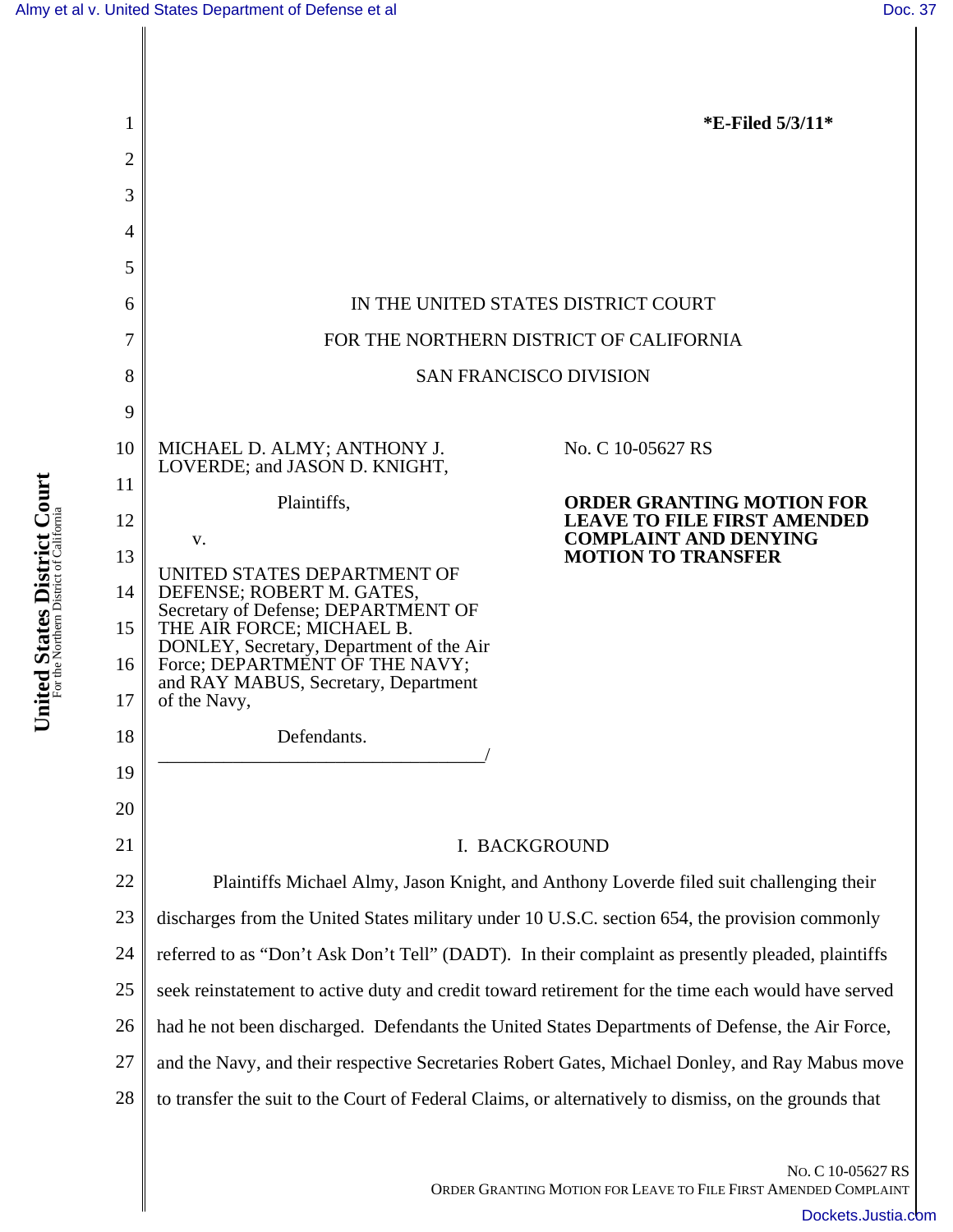1 2 3 4 5 6 7 plaintiffs' complaint encompasses claims for money damages over which this Court lacks subject matter jurisdiction. In addition to opposing the motion to transfer, plaintiffs move for leave to amend their complaint in an attempt to establish unambiguously that their suit seeks only declaratory and injunctive relief. Pursuant to Civil Local Rule 7-1(b), the motions are suitable for disposition without oral argument and the hearing on May 5, 2011 is vacated. For the reasons stated below, plaintiffs' motion for leave to file their first amended complaint is granted and defendants' motion to transfer is denied.

8 9 10 11 12 13 14 15 16 17 18 19 Prior to being discharged in 2006 under DADT, Almy served for thirteen years in the Air Force. Loverde, also discharged under DADT, was an Air Force service member until 2008. Knight served five years in the Navy. He was discharged under DADT in 2005, recalled to active duty in 2006, and discharged again under DADT in 2007. Plaintiffs contend that, had they not been discharged, they would have remained on active duty to this day. They further maintain that they are not requesting lost wages through this suit, but instead desire reinstatement to active duty. In their complaint, plaintiffs challenge the constitutionality of DADT on substantive due process, equal protection, and First Amendment grounds. They seek declaratory judgment that the DADT statute is unconstitutional facially and as applied to each of them. Plaintiffs also request mandatory injunctions requiring their respective former branches of the military to reinstate them to active duty and to give them credit toward retirement for the time each would have served had he not been discharged.

20

## II. DISCUSSION

21 22 23 24 25 26 27 28 As a suit against the United States or its agencies requires the waiver of sovereign immunity, plaintiffs instituting such an action must identify specific statutory authorization for their claims. *See Weber v. Dep't of Veterans Affairs*, 521 F.3d 1061, 1065 (9th Cir. 2008). In this case, plaintiffs contend that the Court has subject matter jurisdiction over their suit under the Administrative Procedures Act (APA). The APA provides that an action may be maintained against the United States by a person "adversely affected or aggrieved by agency action within the meaning of a relevant statute." 5 U.S.C. § 702. The waiver of sovereign immunity under the APA, however, only applies to suits where: (1) the claims are for other than money damages; (2) an adequate

NO. C 10-05627 RS ORDER GRANTING MOTION TO FILE FIRST AMENDED COMPLAINT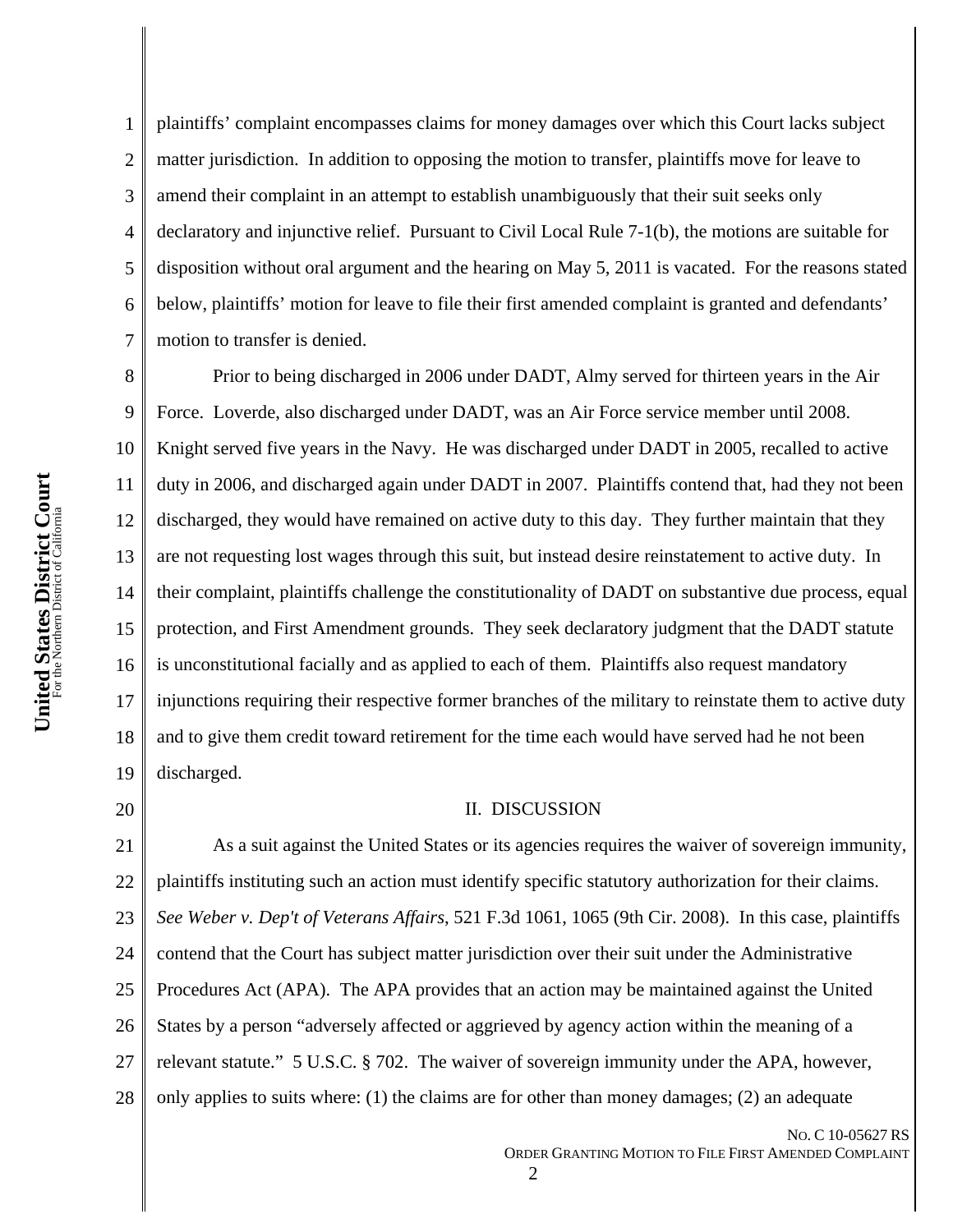2 3 remedy for the claims must not exist elsewhere; and (3) the relief sought must not be expressly or impliedly forbidden by another statute. *See United States v. Park Place Assocs.*, 563 F.3d 907, 929 (9th Cir. 2009).

4 5 6 7 8 9 10 12 Defendants contend that, as pleaded, plaintiffs' claims seek not just specific relief but also money damages. In particular, they argue that the request for service credit toward retirement represents an attempt to obtain compensation, *i.e.*, money damages, for benefits of which they were deprived because of their alleged wrongful discharges. Defendants also suggest that plaintiffs' complaint does not expressly disavow all monetary relief including, for instance, allowances for housing credits and rations and benefits such as medical care reimbursement during the periods they were discharged. Consequently, defendants argue that plaintiffs' case must be transferred to the Court of Federal Claims, which possesses exclusive jurisdiction to hear non-tort claims against the federal government for damages greater than \$10,000. *See* 28 U.S.C. § 1491.

13 14 15 16 17 18 19 Plaintiffs, who have specifically disavowed "lost wages," dispute that their requests for service credit toward retirement constitute claims for money damages. Moreover, their prayer for relief makes no mention of monetary allowances or benefits. Nonetheless, in a professed attempt to resolve all doubt regarding jurisdiction, plaintiffs move for leave to file a first amended complaint that eliminates service credit from the prayer for relief. Additionally, in the proposed amended complaint, each plaintiff now states that he "does not seek lost wages or other benefits that directly flow from reinstatement in this lawsuit."

20 21 22 23 24 25 Under Federal Rule of Civil Procedure  $15(a)(2)$ , the court should freely grant leave to amend "when justice so requires." In determining whether leave to amend is warranted, courts consider five factors: (1) undue delay; (2) bad faith; (3) prejudice to the opposing party; (4) futility of the amendment; and (5) whether previously allowed amendments have failed to cure deficiencies. *See Eminence Capital, LLC v. Aspeon, Inc.*, 316 F.3d 1048, 1052 (9th Cir. 2003) (citing *Foman v. Davis*, 371 U.S. 178, 182 (1962)).

26 27 28 In their opposition to plaintiffs' motion for leave to amend, defendants concede that jurisdiction in this Court under the APA would be proper over claims that "clearly and expressly waive all money claims that directly flow from retroactive reinstatement and promotion."

1

11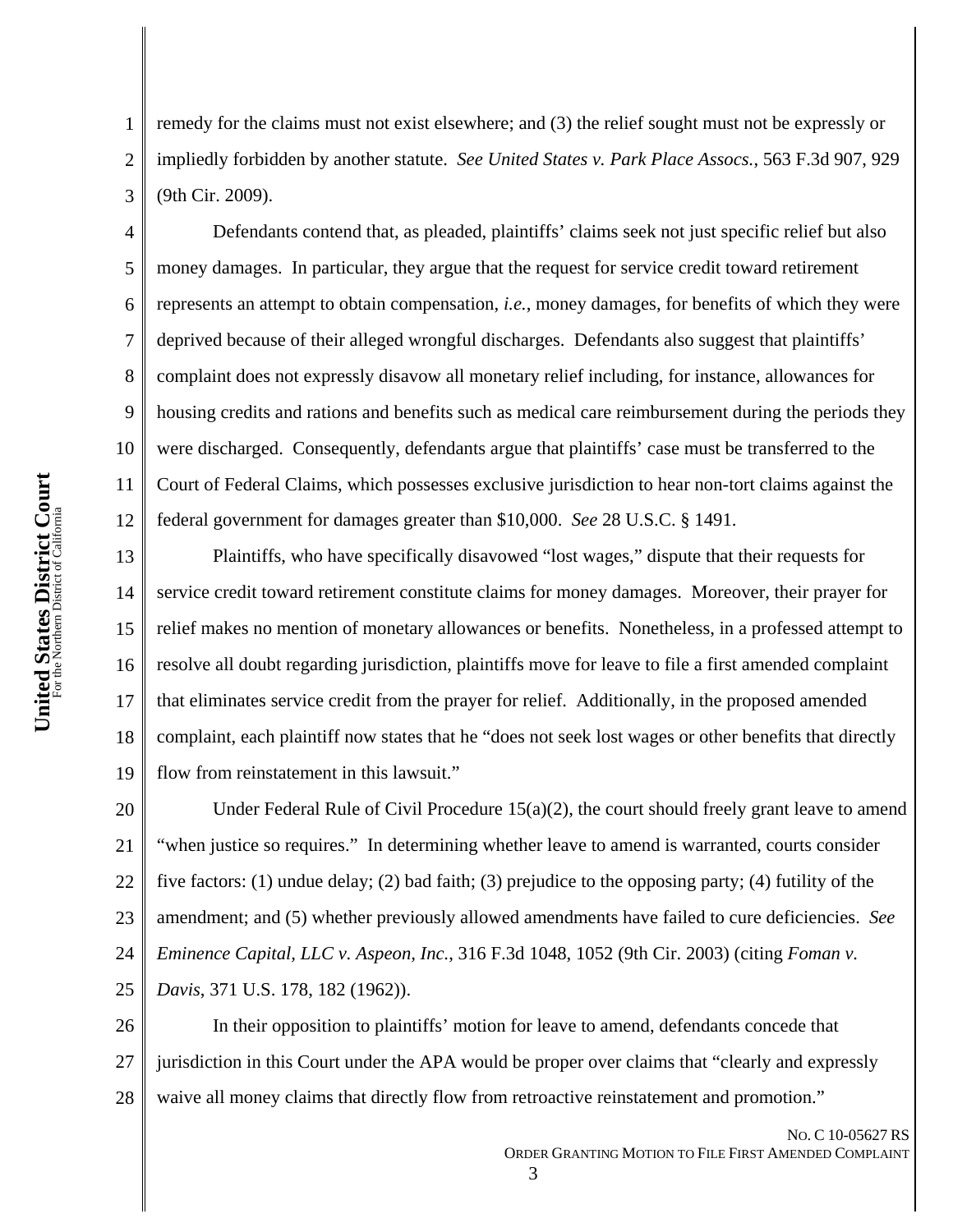1 2 3 4 5 Defendants still press their argument that plaintiffs' proposed amended complaint does not sufficiently disclaim certain monetary relief such as "back pay" and "health care allowances." Plaintiffs need not use defendants' choice of language, however, in order to disclaim sufficiently monetary damages. In this case, they have stated in clear terms that they do not seek lost wages, lost benefits, or now, even retirement credit in the proposed amended complaint.

Additionally, defendants object to the fact that plaintiffs have not expressly stated that they will not seek money damages in the future. In fact, in their motion for leave to amend plaintiffs reserve the right to petition for retirement credit in a separate action in the Court of Federal Claims. Defendants argue that it would be prejudicial, would cause delay, and, in essence, would be unjust to allow plaintiffs "to split their cause of action." They view plaintiffs' amended pleading as an attempt to circumvent the exclusive jurisdiction of the Court of Federal Claims, which defendants contend would have jurisdiction over the entire suit were plaintiffs to include all relief they intend to pursue in a single case.

14 15 16 17 18 19 20 21 22 23 24 25 26 27 The Federal Circuit, which reviews decision to transfer to the Court of Federal Claims, held that a district court had jurisdiction over claims involving non-monetary relief while simultaneously remanding other claims for a determination as to whether they were properly characterized as claims for money damages requiring transfer. *See James v. Caldera*, 159 F.3d 573, 583-84 (Fed. Cir. 1998) (holding that the district court possessed jurisdiction over claims by a former Army service member to remove a bar to reenlistment, but remanding claims involving extension of enlistment for determination on whether they involved money damages). The decision necessarily contemplates, in certain circumstances, that the claims in a case may end up being split between the district court and the Court of Federal Claims. In this case, any future suit by plaintiffs remains hypothetical. Whether plaintiffs will be entitled to bring a separate suit in the Court of Federal Claims involves issues that need not be decided now. By eliminating their claims for retirement credit from this suit, plaintiffs acknowledge the risk that defendants may raise defenses to any future action. At present, plaintiffs merely seek leave to amend to clarify that they seek declaratory and injunctive relief through the action in this Court. Accordingly, leave to amend is granted.

28

6

7

8

9

10

11

12

13